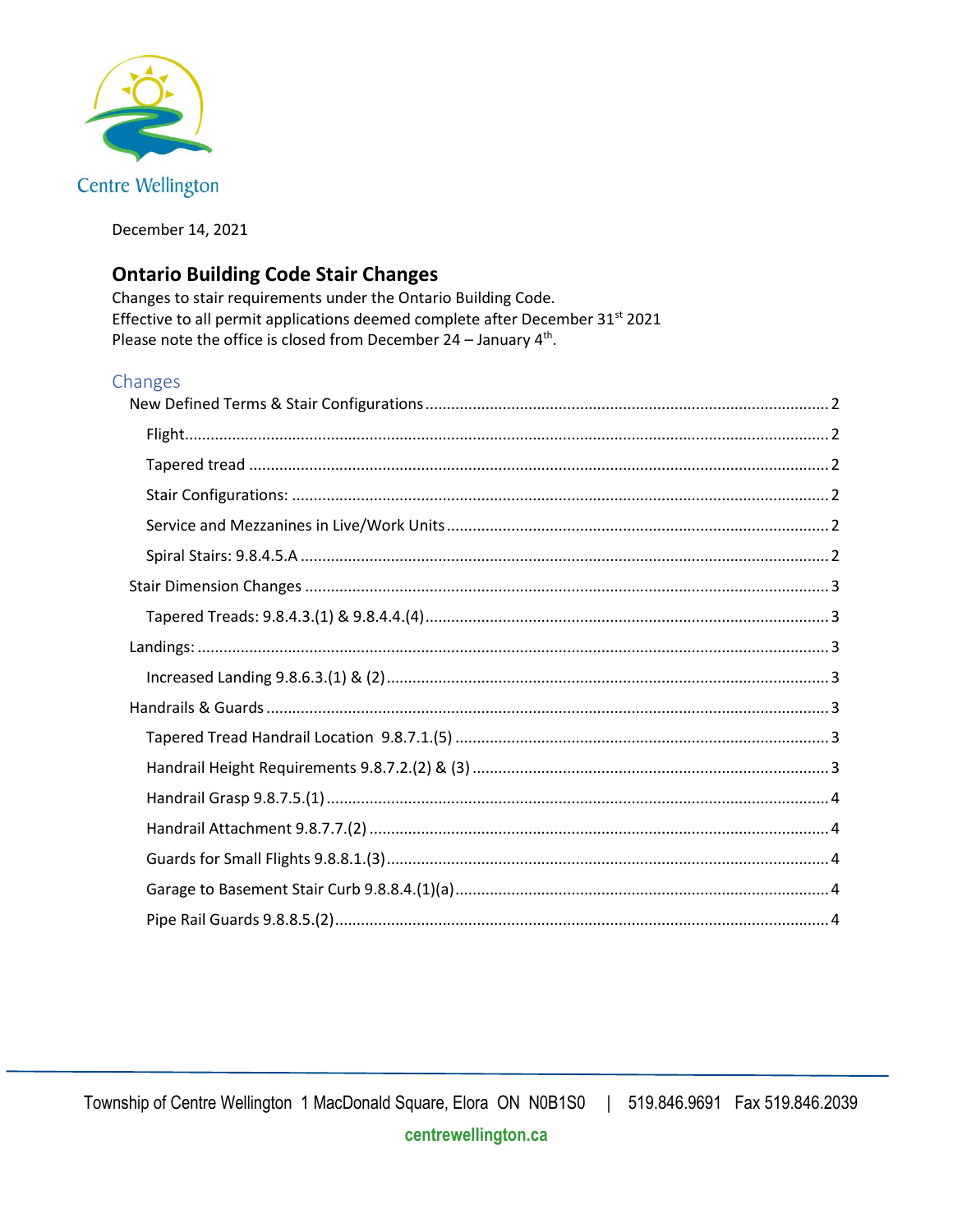

# New Defined Terms & Stair Configurations

### <span id="page-1-0"></span>Flight **–** A series of steps between landings

<span id="page-1-1"></span>Tapered tread - a tread with non-parallel edges that increases or decreases its run uniformly over its width

## <span id="page-1-2"></span>Stair Configurations:

- Straight Flights (previously straight runs)
- Curved Flights (previously curved runs)
- Spiral Stairs Permitted

Stairs within Dwelling units within houses and individual dwelling units may consist of:

- Rectangular treads with winders (previously straight runs with winders)
- Mix of rectangular and tapered treads (previously straight runs with curved runs)
- Spiral Stairs NEW 9.8.3.1.(2)

### <span id="page-1-3"></span>Service and Mezzanines in Live/Work Units

#### Previously:

Serve areas used only as service rooms and spaces and stairs that serve mezzanines not exceeding 20 m2 in live/work units.

#### Now:

- Service Stairs: Serve only Service Rooms or Spaces
- Stairs to Unoccupied Attic Space: Contain no Storage or Living Space

\*\*No Changes to the provisions. No limit on maximum rise or minimum run. Table 9.8.4.1.

### <span id="page-1-4"></span>Spiral Stairs: 9.8.4.5.A - PERMITTED

As the single means of egress for no more than 3 persons. Spiral Stairs Shall Have:

- Handrails on both sides with outer handrail 1070 (42") height.
- Clear Width of 660 mm (26").
- Risers no more than 240 mm high.
- Treads a minimum of 190 mm at 300 mm from the inside handrail with a consistent angle and dimension turning in the same direction.
- Clear Height of 1980 mm.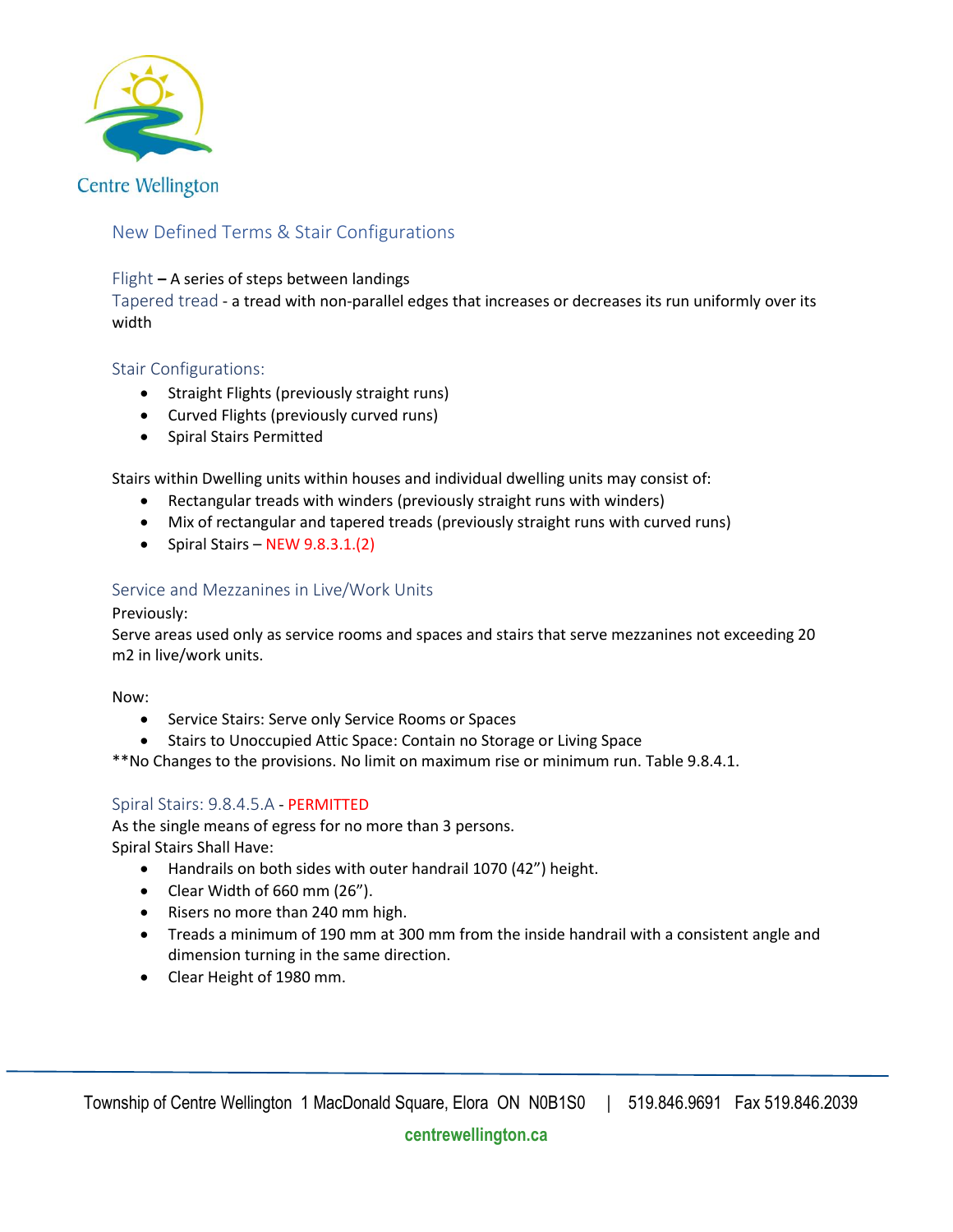

## <span id="page-2-0"></span>Stair Dimension Changes

No Changes to Stair Rise No Changes to Tread Depth *Minimum Run: 255mm (10") – increased 45mm (1.77") - 9.8.4.1.(1)*

<span id="page-2-1"></span>Tapered Treads: 9.8.4.3.(1) & 9.8.4.4.(4)

*\*not applicable to winders or spiral stairs\** No Changes to Stair Rise. No Changes to Tread Depth. No Changes to Minimum Run (150 mm).

Minimum Run: Complies with Rectangular Treads at 300 mm from inside Handrail. (Changed to 255 mm from 210 mm for Private Stairs) Tolerances for tapered treads measured at 300 mm from inside handrail.

All Tapered and/or Rectangular Treads must have a uniform run, 300 mm from inside of handrail. Except If they are located at the bottom, the tapered tread can exceed the run of the rectangular tread

## <span id="page-2-2"></span>Landings:

<span id="page-2-3"></span>Increased Landing 9.8.6.3.(1) & (2)

Straight Runs - Lesser of minimum width of stair or 1100 mm 30 to 90-degree Change at Landing - Lesser of minimum width of stair or 1100 mm 0 to 30-degree Change at Landing - Lesser of minimum width of stair or 1100 mm

## <span id="page-2-4"></span>Handrails & Guards

<span id="page-2-5"></span>Tapered Tread Handrail Location 9.8.7.1.(5)

Except for winders; Stairs with tapered treads or a mix of tapered treads and rectangular treads shall have the handrail installed on the narrow end of the treads.

<span id="page-2-6"></span>Handrail Height Requirements 9.8.7.2.(2) & (3)

Additional handrails do not need to meet height requirements - Does not apply to Spiral Stairs.

Maximum – 1070mm (increased from 965mm) Minimum – 865 mm (no change)